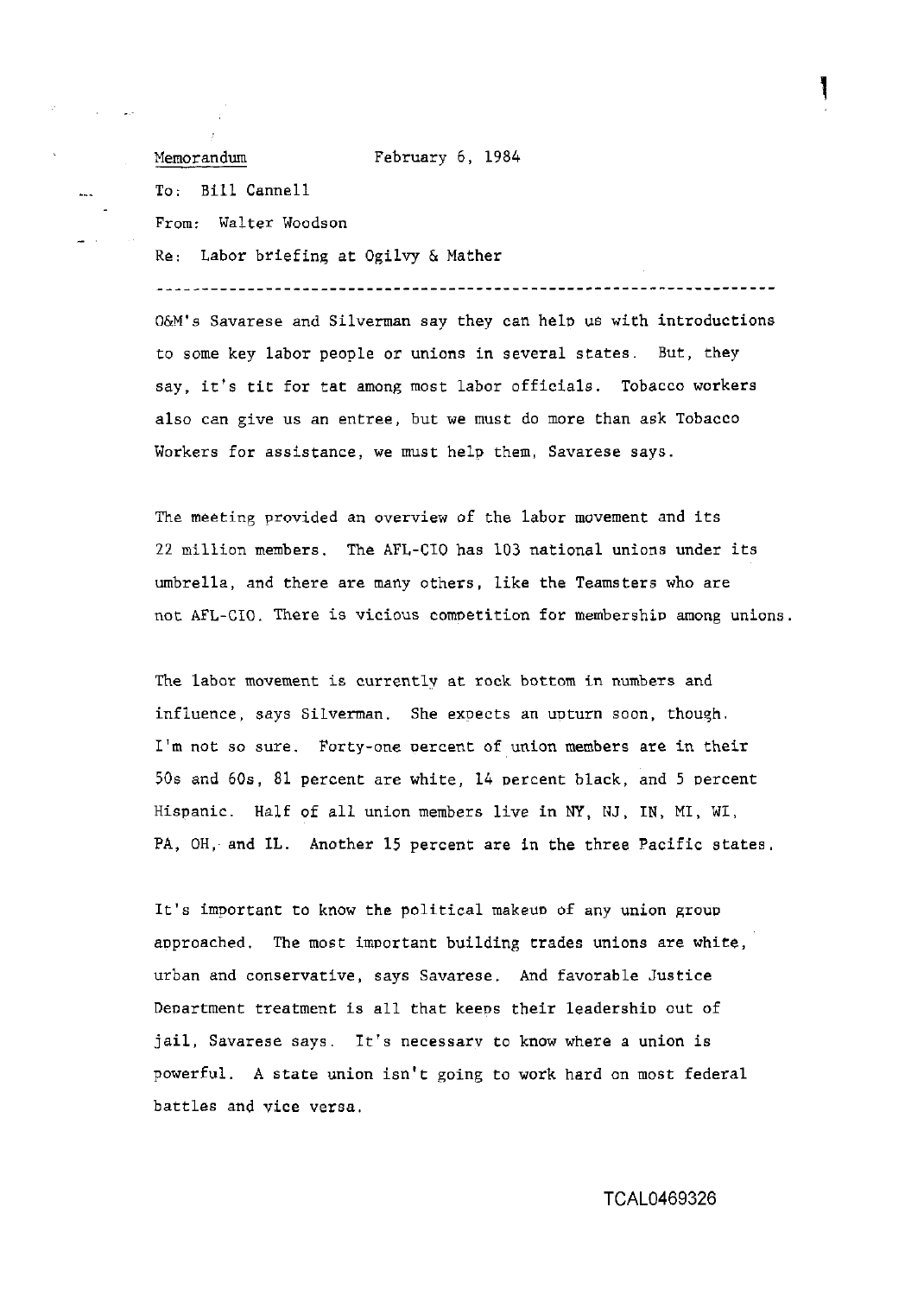Cannell memo 2/6/84 Page two

Public employee union are on the rise, gaining power within the  $AFL-CIO.$  They include American Federation of Teachers (600,000), AFSME (1,000,000), and Service Employee Union (850,000).

It's fine to know a Lane Kirkland, Savarese says, but local issues require local union assistance. A local union official can be Public employee union<sup>6</sup> are on the rise, gaining power within the<br>AFL-CIO. They include American Federation of Teachers (600,000),<br>AFSME (1,000,000), and Service Employee Union (850,000).<br>It's fine to know a Lane Kirkland

## State union profiles, per Savarese

Connecticut. AFSME is the most important union. It's white (mainly Italian) and conservative. The Italian connection is very strong; the union head, for instance, supported Ella Grasso even though he disagreed on most issues. Savarese says he will "deal," but you've got to help him. The union leader, for example, would love a state income tax, but he cannot openly campaign for one. Ouiet support for such a tax from TI would, make him more cooperative.

Texas. AFL-CIO is strong in Houston, chemical workers and building trades unions. TI, Savarese says, could make some headway by helping AFL's effort to unionize Houston.

California. Service employees are important, as is NEA and United Food and Commercial Workers--although Chavez is more a spiritual leader than union organizer.